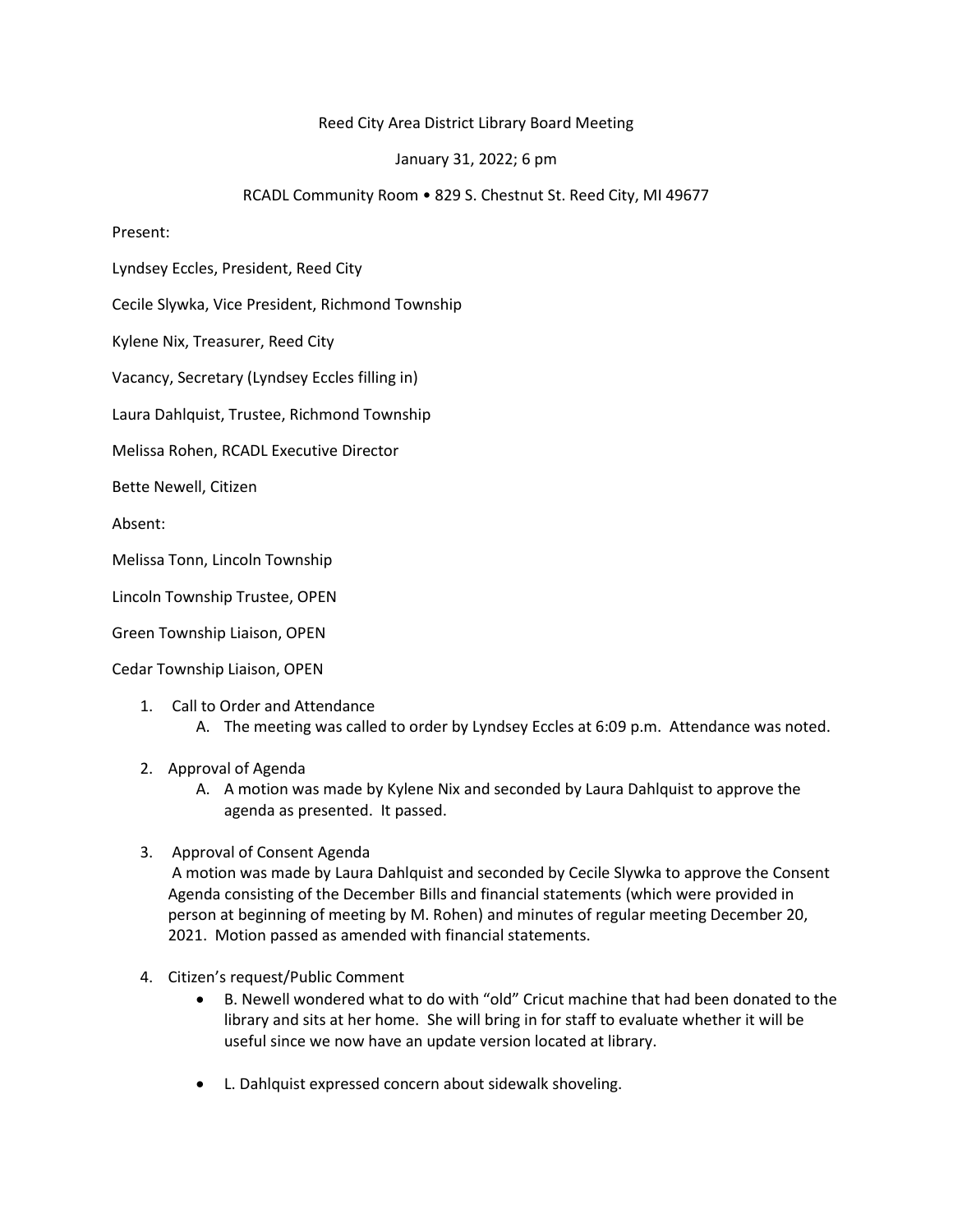- 5. Standing Committee Reports
	- A. Budget and Finance- did not meet in Dec. Will meet for quarterly review in March.
	- B. Digital Sign Committee- met and decided on logo (provided in packet); has narrowed sign quotes from 5 providers to 2, awaiting updated quotes before finalizing decision; TC Energy was contacted regarding possible grant funding for new sign, will forward selected quote to Rich Steig of TC Energy for review; will meet ASAP after final quotes are received to begin process.
	- C. Building Committee- did not meet in Dec. Will discuss dividing Backyard Project into quadrants for funding purposes. Meeting TBD.
	- D. Strategic Planning Committee- finalized Strategic Plan for 2022-2025 is provided in board packet for adoption; survey to be released next week and will be open through March to accommodate "snow birds."
	- E. Millage Committee- Did not meet in Dec. L. Eccles will reach out to Shirley of KDL for assistance with upcoming steps. Meeting TBD.
	- F. HR/Policy Committee- Did not meet in Dec. Will meet in March to begin policy and bylaws reviews.
- 6. Director's Report (see RCADL board packet dated 1/31/22)
	- MI-83 Grant awarded for Technology, Libraries, and Communities. Provided \$6,000 in tools and program enhancements to reduce the digital divide in Michigan. For list of items received, see board packet attached.
	- Bird watching grant received
	- Anonymous patron donated \$1,000 to cover patron of Hersey for their non-resident fee. The board will continue to seek district partnership with Hersey.
	- Business After Five Event to be held 2/24 @ 6:30 with the Reed City Area Chamber of Commerce. Invitations to be sent out to local supporters and partner boards. Appetizers to be served and RCADL swag and door prizes to be distributed. M. Rohen will reach out to insurance company regarding offering wine for sipping during event.
	- Summer Reading Program "Oceans of Possibility." Jen is working on programming and submitting grant request to OCCF for funding.
	- State Aid report complete
	- Phil Noreen to continue help with window situation, M. Rohen will meet with him to decide next steps.
	- Revamped staff evaluation forms, evaluations to commence this month.
- 7. Ongoing Business
	- A. Window update- will work with Phil Noreen to decide next steps.
	- B. Grant Opportunities
		- i. Ideas for future grants: backyard project pieces, exterior security cameras, community room floor.
- 8. New Business
	- A. 2022 RCADL Board Meeting Schedule- change Dec. 19 to 6:00 PM, motion made by Laura Dahlquist, seconded by Kylene Nix. It passed as amended.
	- B. Election of officers, motion made by Laura Dahlquist, seconded by Cecile Slywka. It passed:
		- i. President- Lyndsey Eccles
		- ii. Vice President- Melissa Tonn
		- iii. Treasurer- Kylene Nix
		- iv. Secretary- open